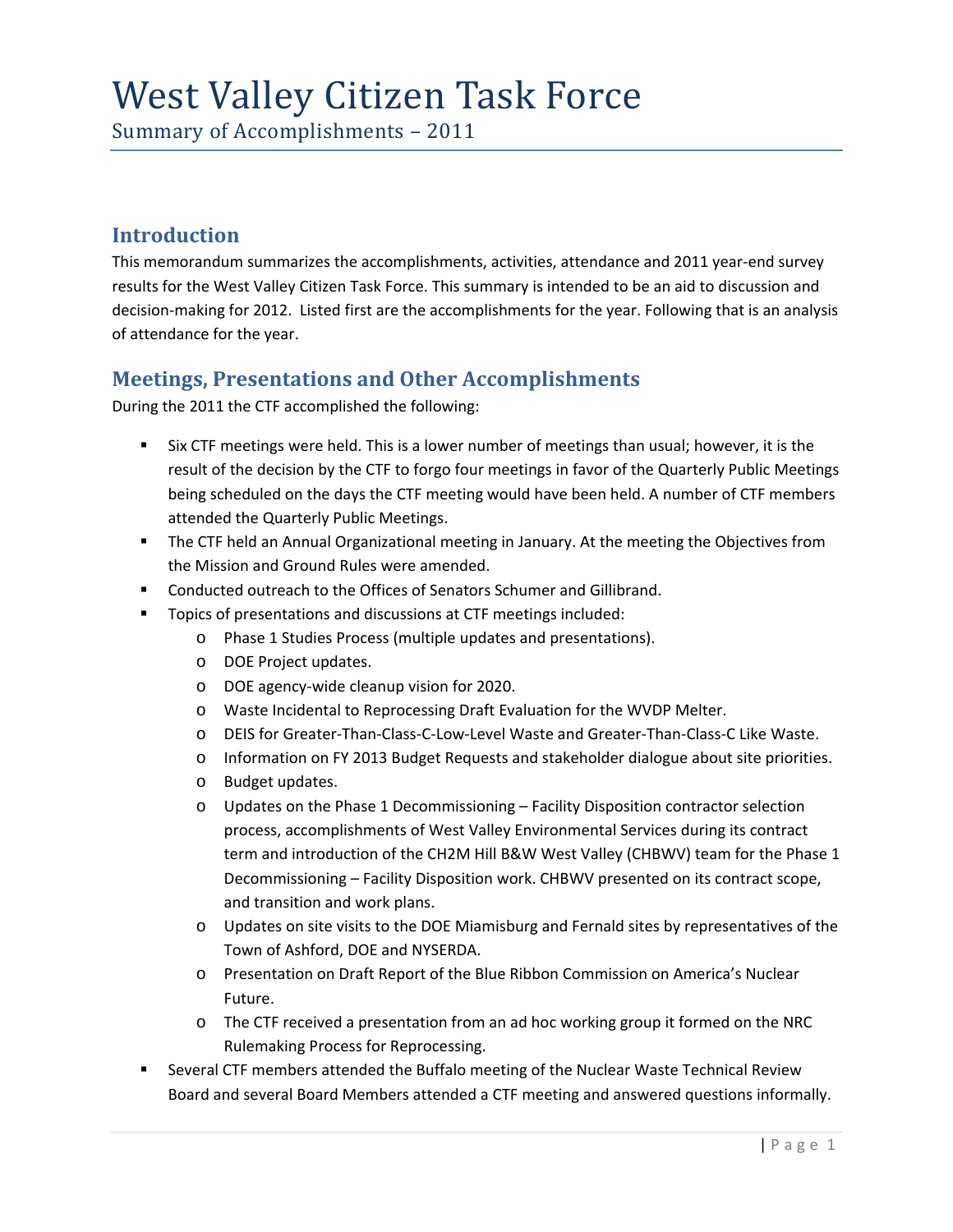- Dr. Elizabeth Thorndike of the NYSERDA Board of Directors attended a CTF meeting.
- Several CTF members attended and presented on a panel at the Boston Regional Meeting of the Blue Ribbon Commission on America's Nuclear Future.
- Website maintenance and updates continued throughout the year

# **Correspondence**

## **Sent**

The following correspondence was sent by the CTF in 2011:

- **April 7, 2011 Letters to Congressman Reed and Higgins and Senators Schumer and Gillibrand** concerning funding for WVDP work.
- May 6, 2011 Comment Letter to DOE concerning Waste Incidental to Reprocessing Draft Evaluation for WVDP Melter.
- May 6, 2011 Comment Letter to DOE concerning Great-Than-Class-C Low-Level Radioactive Waste EIS.
- October 31, 2011 Comment letter to Blue Ribbon Commission on America's Nuclear Future on draft report.

All correspondence is available on the CTF website at www.westvalleyctf.org on the 2011 meeting materials page.

## **Press Coverage**

Numerous press articles and coverage directly and/or indirectly mentioned the West Valley Demonstration Project and the CTF. These articles are available with the materials for each meeting on the website at www.westvalleyctf.org.

# **Membership and Attendance**

In January Joe Sempolinski, Communications Director for Congressman Tom Reed joined the CTF as a member. He later became an alternate and Lee James became the Congressman Reed's representative on the CTF.

The chart below notes the attendance of members and alternates for 2011. The Mission and Ground Rules Section II.A.1. states that "Members who fail to attend half of the scheduled meetings in a calendar year may be removed from the CTF by consensus of the CTF Members present at the first scheduled meeting of each year." With members attending both CTF meetings and Quarterly Public Meetings in 2011, the CTF will need to assess attendance requirements going forward and revisit the question of membership for open slots in light of the Phase 1 studies process.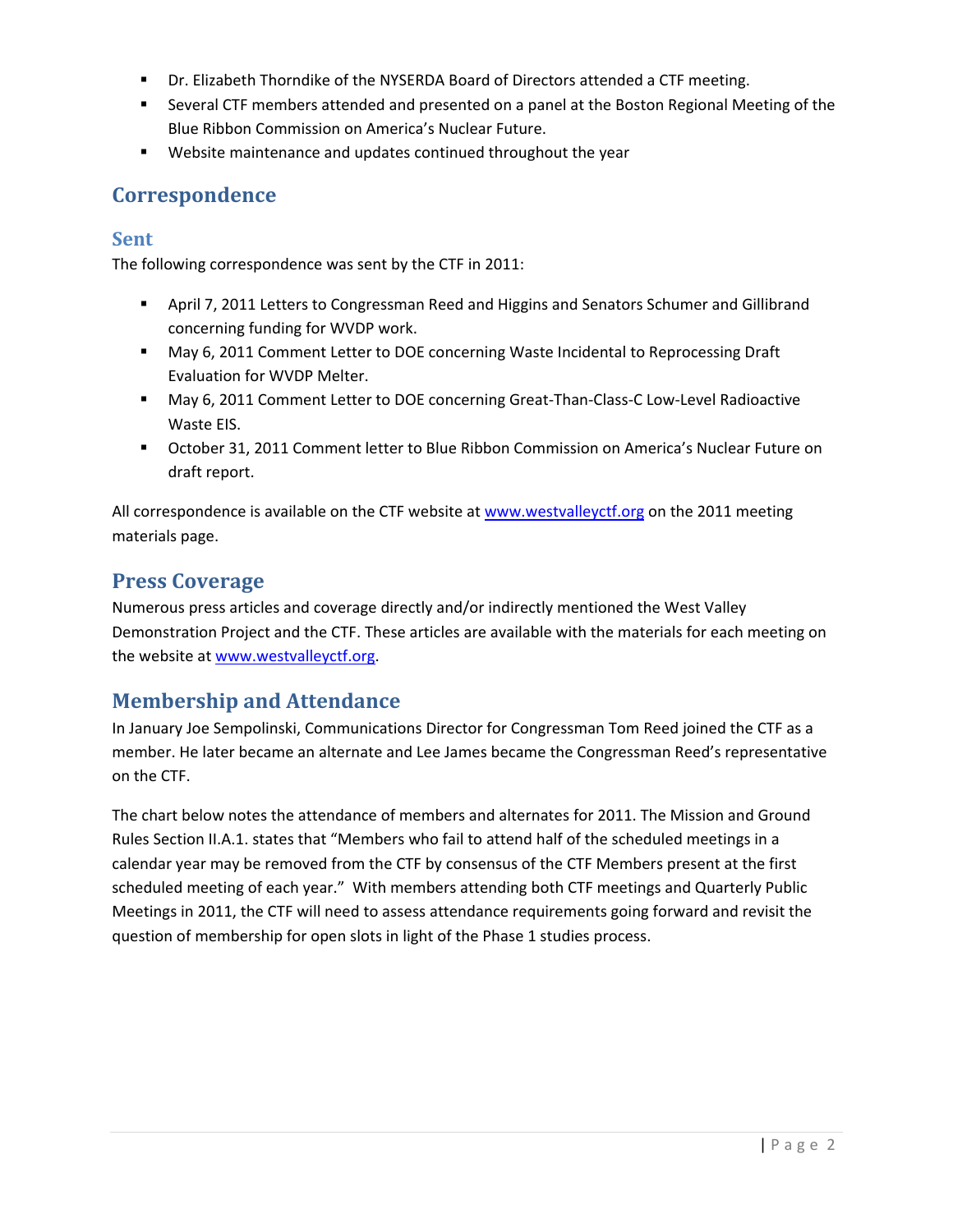|                       | $26 -$         |                         | $27 -$         | $27 -$                  | $28 -$                                     | $26 -$         |                                            | Alt                           |                  |             |  |  |  |  |
|-----------------------|----------------|-------------------------|----------------|-------------------------|--------------------------------------------|----------------|--------------------------------------------|-------------------------------|------------------|-------------|--|--|--|--|
| <b>Name</b>           | Jan            | 23-Mar                  | Apr            | Jul                     | Sep                                        | Oct            | Present                                    | Absent                        | Present          | Attendance* |  |  |  |  |
| <b>Members</b>        |                |                         |                |                         |                                            |                |                                            |                               |                  |             |  |  |  |  |
| Deb Aumick            | $\mathsf{n}$   | y                       | $\mathsf{n}$   | y                       | $\mathsf{n}$                               | y              | 3                                          | 3                             | $\mathbf 0$      | 50.00       |  |  |  |  |
| <b>Rob Dallas</b>     | y              | $\mathsf{n}$            | $\mathsf{n}$   | y                       | y                                          | y              | 4                                          | $\overline{2}$<br>$\mathbf 0$ |                  | 66.67       |  |  |  |  |
| <b>Judy Einach</b>    | $\overline{a}$ | $\overline{a}$          | $\overline{a}$ | $\overline{\mathsf{n}}$ | $\overline{a}$                             | $\overline{a}$ | $\boldsymbol{0}$                           | $\mathbf{1}$                  | 5                | 83.33       |  |  |  |  |
| <b>Chris Gerwitz</b>  | y              | y                       | $\mathsf{n}$   | y                       | y                                          | y              | 5                                          | 1                             | $\mathbf 0$      | 83.33       |  |  |  |  |
| Mike                  |                |                         |                |                         |                                            |                |                                            |                               |                  |             |  |  |  |  |
| Hutchinson            | y              | $\mathsf{n}$            | y              | y                       | y                                          | y              | 5                                          | $\mathbf{1}$                  | $\boldsymbol{0}$ | 83.33       |  |  |  |  |
| Lee James             | a              | y                       | $\mathsf{n}$   | y                       | $\mathsf{n}$                               | n              | $\overline{2}$                             | 3                             | 1                | 50.00       |  |  |  |  |
| Kathy Konst           | $\overline{a}$ | $\overline{a}$          | a              | a                       | $\overline{a}$                             | a              | 0                                          | 0                             | 6                | 100.00      |  |  |  |  |
| Steve Kowalski        | y              | y                       | n              | y                       | y                                          | y              | 5                                          | $\mathbf{1}$                  | $\boldsymbol{0}$ | 83.33       |  |  |  |  |
| Lee Lambert           | y              | y                       | y              | y                       | y                                          | y              | 6<br>$\mathbf 0$                           |                               | $\mathbf 0$      | 100.00      |  |  |  |  |
| Anthony               |                |                         |                |                         |                                            |                |                                            |                               |                  |             |  |  |  |  |
| Memmo                 | y              | y                       | n              | y                       | $\mathsf{n}$                               | a              | 3                                          | $\overline{2}$                | 1                | 66.67       |  |  |  |  |
| Joe Patti             | $\mathsf{n}$   | y                       | y              | y                       | $\mathsf{n}$                               | y              | 4                                          | $\overline{2}$                | $\mathbf 0$      | 66.67       |  |  |  |  |
| John Pfeffer          | $\mathsf{n}$   | y                       | y              | y                       | y                                          | $\mathsf{n}$   | 4                                          | $\overline{2}$                | $\mathbf 0$      | 66.67       |  |  |  |  |
| Warren Schmidt        | y              | y                       | y              | y                       | y                                          | y              | 6                                          | 0                             | $\mathbf 0$      | 100.00      |  |  |  |  |
| <b>Bill Snyder</b>    | $\overline{n}$ | $\mathsf{n}$            | y              | $\overline{n}$          | $\overline{n}$                             | $\mathsf{n}$   | $\mathbf 1$                                | 5                             | $\mathbf 0$      | 16.67       |  |  |  |  |
| Ray Vaughan           |                |                         | a              |                         |                                            |                | 5                                          | 0<br>1                        |                  | 100.00      |  |  |  |  |
| Eric Wohlers          | y              | y<br>$\mathsf{n}$       |                | y                       | y<br>$\overline{a}$                        | y<br>n         | 1                                          | 3                             | $\overline{2}$   | 50.00       |  |  |  |  |
|                       | $\mathsf{n}$   |                         | a              | V                       |                                            |                | 0                                          | $\mathbf 0$                   | $\boldsymbol{0}$ | 0.00        |  |  |  |  |
|                       |                |                         |                |                         |                                            |                |                                            |                               |                  |             |  |  |  |  |
| <b>Alternates</b>     |                |                         |                |                         |                                            |                | 0                                          | 0                             | 0                | 0.00        |  |  |  |  |
| Mike Brisky           |                |                         |                |                         |                                            |                |                                            |                               |                  |             |  |  |  |  |
| (Schmidt)             | $\mathsf{n}$   | $\mathsf{n}$            | $\overline{n}$ | $\overline{\mathsf{n}}$ | $\mathsf{n}$                               | $\mathsf{n}$   | $\mathbf 0$                                | 6                             | $\boldsymbol{0}$ | 0.00        |  |  |  |  |
| Chris Crawford        |                |                         |                |                         |                                            |                |                                            |                               |                  |             |  |  |  |  |
| (Wohlers)             | $\mathsf{n}$   | $\mathsf{n}$            | y              | $\mathsf{n}$            | y                                          | n              | $\overline{2}$                             | 4                             | $\mathbf 0$      | 33.33       |  |  |  |  |
| <b>Gladys Gifford</b> |                |                         |                |                         |                                            |                |                                            |                               |                  |             |  |  |  |  |
| (Vaughan)             | $\mathsf{n}$   | $\mathsf{n}$            | y              | y                       | y                                          | $\mathsf{n}$   | 3                                          | 3                             | $\mathbf 0$      | 50.00       |  |  |  |  |
| Deb John              |                |                         |                |                         |                                            |                |                                            |                               |                  |             |  |  |  |  |
| (Memmo)               | $\mathsf{n}$   | $\mathsf{n}$            | $\mathsf{n}$   | $\mathsf{n}$            | $\mathsf{n}$                               | y              | $\mathbf{1}$                               | 5                             | 0                | 16.67       |  |  |  |  |
| Deborah King          |                |                         |                |                         |                                            |                |                                            |                               |                  |             |  |  |  |  |
| (Snyder)              | $\mathsf{n}$   | $\mathsf{n}$            | n              | $\mathsf{n}$            | $\mathsf{n}$                               | $\mathsf{n}$   | $\mathbf 0$                                | 6                             | $\mathbf 0$      | 0.00        |  |  |  |  |
| Paul Kranz            |                |                         |                |                         |                                            |                |                                            |                               |                  |             |  |  |  |  |
| (Konst)               | y              | y                       | y              | y                       | y                                          | y              | 6                                          | $\boldsymbol{0}$              | $\boldsymbol{0}$ | 100.00      |  |  |  |  |
| Chris Pawenski        |                |                         |                |                         |                                            |                |                                            |                               |                  |             |  |  |  |  |
| (Konst)               | n              | n                       | n              | n                       | n                                          | n              | $\boldsymbol{0}$                           | 6                             | 0                | 0.00        |  |  |  |  |
| Kathy                 |                |                         |                |                         |                                            |                |                                            |                               |                  |             |  |  |  |  |
| <b>McGoldrick</b>     |                |                         |                |                         |                                            |                |                                            |                               |                  |             |  |  |  |  |
| (Einach)              | y              | y                       | y              | $\mathsf{n}$            | y                                          | y              | 5                                          | $\mathbf{1}$                  | $\pmb{0}$        | 83.33       |  |  |  |  |
| <b>Bob Potter</b>     |                |                         |                |                         |                                            |                |                                            |                               |                  |             |  |  |  |  |
| (Gerwitz)             | n              | $\overline{\mathsf{n}}$ | $\mathsf{n}$   | n                       | n                                          | n              | $\boldsymbol{0}$                           | 6                             | 0                | 0.00        |  |  |  |  |
| Joe Sempolinski       |                |                         |                |                         |                                            |                |                                            |                               |                  |             |  |  |  |  |
| (James)               | <b>y</b>       | $\mathsf{n}$            | $\mathsf{n}$   | $\sf n$                 | $\sf n$<br>n                               |                | $\mathbf{1}$                               | 5                             | $\boldsymbol{0}$ | 16.67       |  |  |  |  |
|                       |                |                         |                |                         |                                            |                |                                            |                               |                  |             |  |  |  |  |
|                       |                |                         |                |                         |                                            | Represented by |                                            |                               |                  |             |  |  |  |  |
|                       | $y =$          | Present                 |                | $a =$                   | alternate                                  |                |                                            |                               |                  |             |  |  |  |  |
|                       |                |                         |                |                         |                                            |                | * A member is considered present if either |                               |                  |             |  |  |  |  |
|                       | $n =$          | Absent                  |                |                         | they or their alternate attended a meeting |                |                                            |                               |                  |             |  |  |  |  |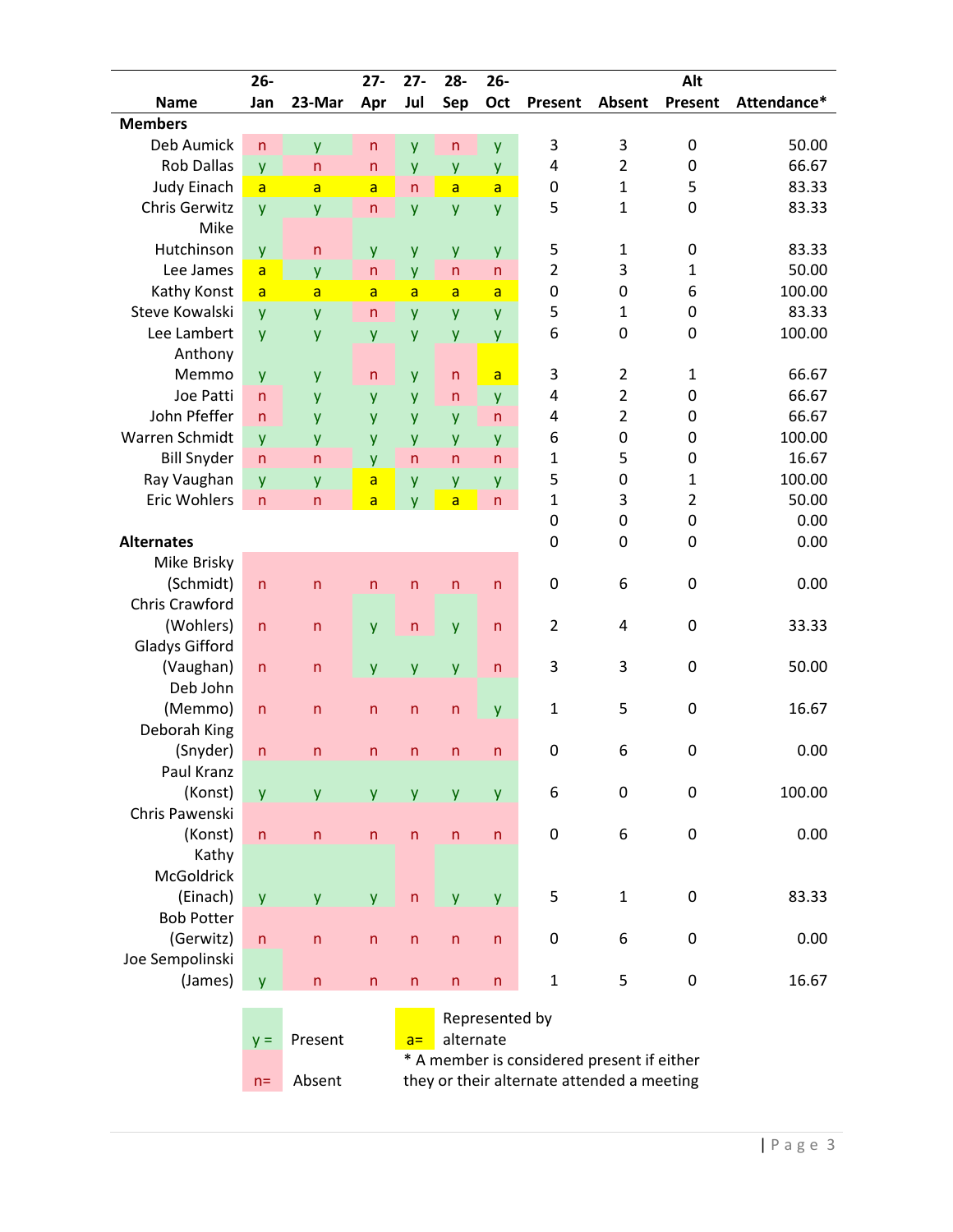# **Yearend Survey**

An online survey was distributed to members and alternates as of the end of the year. The survey was completed by 16 of the 16 members and alternates who received it. (The survey was sent to members or their alternate when the alternate is the regular/de facto attendee for the member.) The survey was replicated from the prior year's survey. A parallel survey was completed by 8 representatives of DOE, NYSERDA and CHBWV. Answers were based on a scale ranging from strongly agree to strongly disagree with an opportunity for open responses. The summary indicates the number of responses, the average score of those responses and a standard deviation representing the range of variation among answers. the survey results are attached.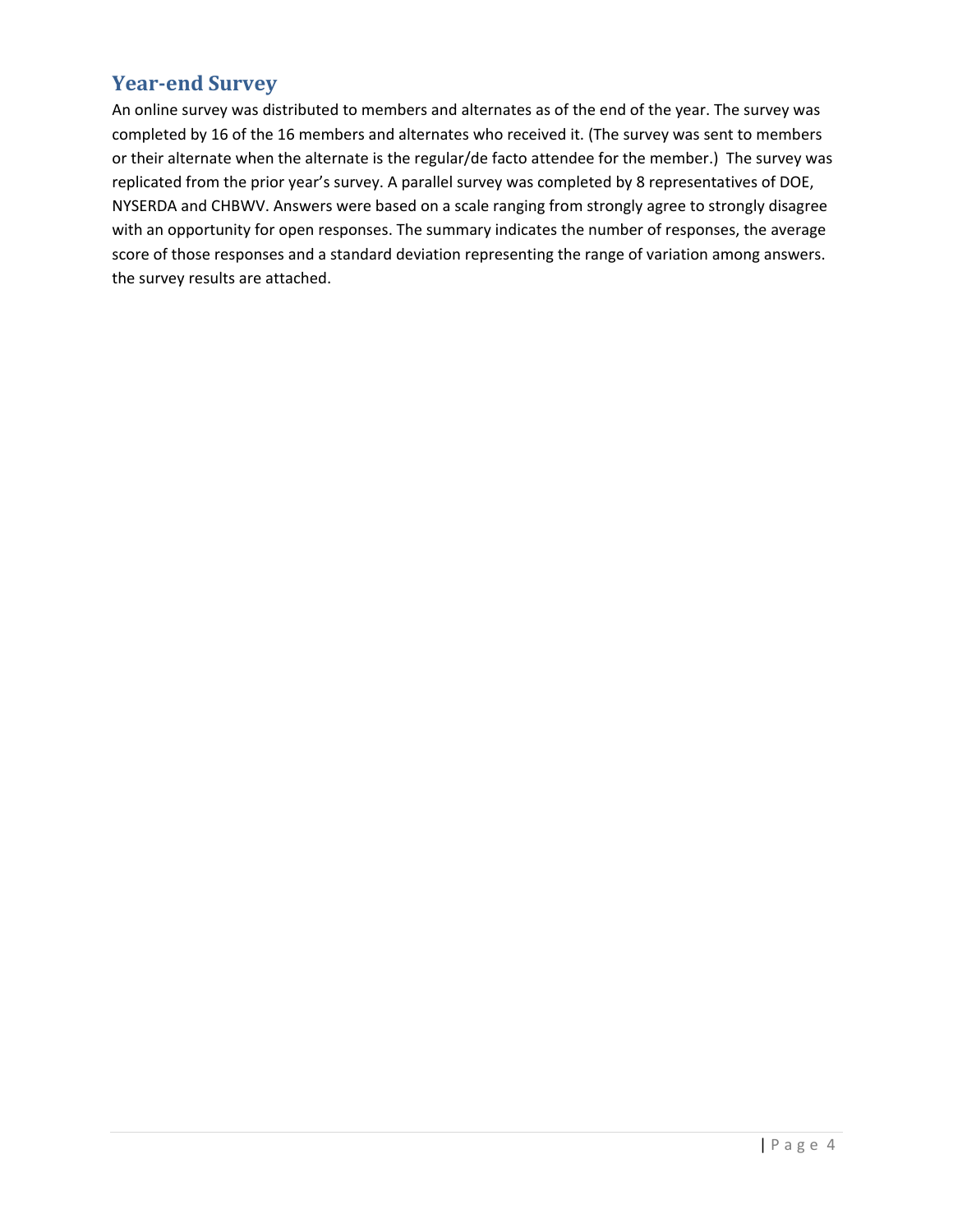# **West Valley CTF 2011 Evaluation**

**Analysis of Responses**

**Multiple Choice**

|                |                                                                                                                                                                |               | Members   |                                  |                |                                  | Agencies  |                       |                |  |  |
|----------------|----------------------------------------------------------------------------------------------------------------------------------------------------------------|---------------|-----------|----------------------------------|----------------|----------------------------------|-----------|-----------------------|----------------|--|--|
|                |                                                                                                                                                                |               |           | Disagree $\leftrightarrow$ Agree |                | Disagree $\leftrightarrow$ Agree |           |                       |                |  |  |
|                | Section / Question                                                                                                                                             | Responses Avg |           | $1 \leftrightarrow 5$            | <b>Std Dev</b> | <b>Responses</b>                 | Avg       | $1 \leftrightarrow 5$ | <b>Std Dev</b> |  |  |
|                | <b>CTF PROCESS AND PARTICIPATION</b>                                                                                                                           |               |           |                                  |                |                                  |           |                       |                |  |  |
| $\mathbf{1}$   | I am comfortable asking questions and speaking candidly about issues<br>in the CTF process.                                                                    | 15            | 4.80      |                                  | 0.40           | 8                                | 4.75      |                       | 0.43           |  |  |
| $\overline{2}$ | I am comfortable working with other CTF participants and discussing<br>issues of concern with them.                                                            | 15            | 4.47      |                                  | 0.81           | 8                                | 4.75      |                       | 0.43           |  |  |
|                | The CTF is appropriately addressing its objectives as specified in the<br>Ground Rules by:                                                                     |               |           |                                  |                |                                  |           |                       |                |  |  |
| 3              | Providing a forum for open discussion of related issues by<br>community representatives.                                                                       | 16            | 4.38      |                                  | 0.99           | 8                                | 4.38      |                       | 0.48           |  |  |
| 4              | Identifying and understanding the various interests of the<br>community and other interested parties.                                                          | 16            | 4.00      |                                  | 1.12           | 8                                | 4.00      |                       | 0.50           |  |  |
| 5              | Increasing the flow of information between DOE, NYSERDA and<br>the Task Force Members (and their constituencies).                                              | 16            | 4.25      |                                  | 0.56           | 8                                | 4.25      |                       | 0.66           |  |  |
| 6              | Expanding areas of agreement, clarifying differences, and<br>exploring ways to establish mutually agreed upon<br>recommendations among the Task Force Members. | 16            | 4.31      |                                  | 0.98           | 8                                | 4.13      |                       | 0.60           |  |  |
| 7              | Enhancing public involvement in the decision-making process.                                                                                                   | 16            | 3.56      |                                  | 1.27           | 8                                | 3.88      |                       | 0.60           |  |  |
| 8              | Coordinating with regulators.                                                                                                                                  | 16            | 4.06      |                                  | 0.83           | 8                                | 3.38      |                       | 0.99           |  |  |
| 9              | Other comments on process and participation:                                                                                                                   | 3             | <b>NA</b> | See attached.                    | <b>NA</b>      | $\mathbf 0$                      | <b>NA</b> | See attached          | <b>NA</b>      |  |  |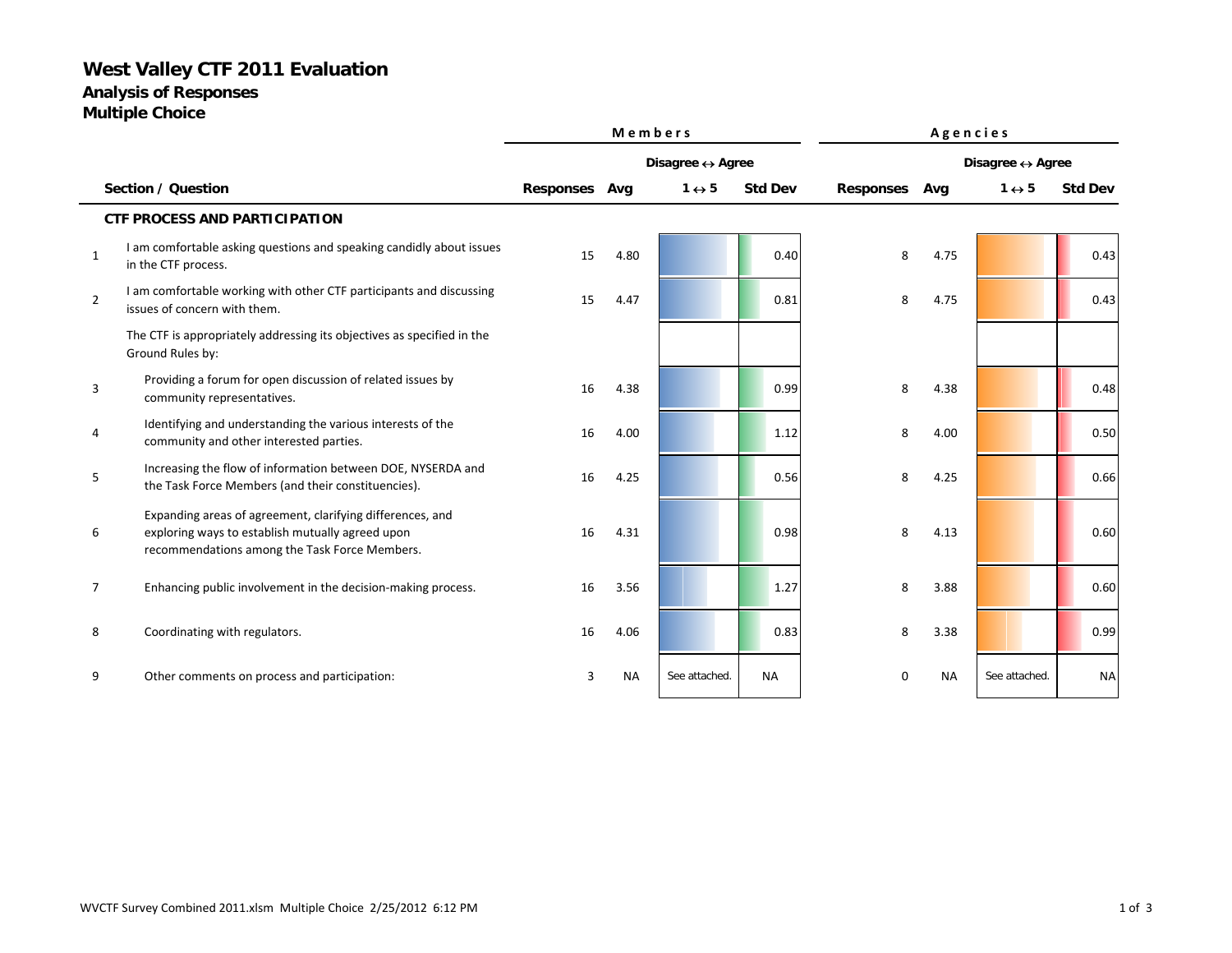|    |                                                                                                   | Members       |           |                       |                | Agencies         |           |                       |                |  |
|----|---------------------------------------------------------------------------------------------------|---------------|-----------|-----------------------|----------------|------------------|-----------|-----------------------|----------------|--|
|    |                                                                                                   |               |           | Disagree ↔ Agree      |                | Disagree ↔ Agree |           |                       |                |  |
|    | Section / Question                                                                                | Responses Avg |           | $1 \leftrightarrow 5$ | <b>Std Dev</b> | <b>Responses</b> | Avg       | $1 \leftrightarrow 5$ | <b>Std Dev</b> |  |
|    | <b>CTF FACILITATOR</b>                                                                            |               |           |                       |                |                  |           |                       |                |  |
| 10 | The facilitator helps the CTF participants engage in the process.                                 | 16            | 4.88      |                       | 0.33           | 8                | 5.00      |                       | 0.00           |  |
| 11 | The facilitator helps the CTF manage time well.                                                   | 16            | 4.56      |                       | 0.79           | 8                | 5.00      |                       | 0.00           |  |
| 12 | The facilitator has reached out to understand my interests, issues and<br>concerns.               | 15            | 4.80      |                       | 0.40           | 8                | 4.88      |                       | 0.33           |  |
| 13 | The facilitator is open to feedback and suggestions.                                              | 16            | 4.94      |                       | 0.24           | 8                | 5.00      |                       | 0.00           |  |
| 14 | The facilitator understands the key issues and is prepared for<br>meetings.                       | 16            | 4.94      |                       | 0.24           | 8                | 4.75      |                       | 0.43           |  |
| 15 | The facilitator upholds the ground rules and works in an impartial<br>manner.                     | 16            | 4.88      |                       | 0.48           | 8                | 5.00      |                       | 0.00           |  |
| 16 | The facilitator helps the CTF deal with difficult issues in a constructive<br>manner.             | 15            | 4.93      |                       | 0.25           | 8                | 4.88      |                       | 0.33           |  |
| 17 | Other comments or suggestions for the CTF facilitator:                                            | 5             | <b>NA</b> | See attached.         | NA             | 0                | <b>NA</b> | See attached.         | <b>NA</b>      |  |
|    | <b>CTF MEETINGS</b>                                                                               |               |           |                       |                |                  |           |                       |                |  |
| 18 | The presentations provided by agency staff meet the information<br>needs of the CTF participants. | 16            | 3.94      |                       | 0.83           | $\overline{7}$   | 4.29      |                       | 0.70           |  |
| 19 | The format of the CTF meetings provides for open discussion of the<br>key issues.                 | 16            | 4.63      |                       | 0.48           | 8                | 4.00      |                       | 1.00           |  |
| 20 | Other comments or suggestions on CTF meetings:                                                    | 1             | <b>NA</b> | See attached.         | <b>NA</b>      | 0                | <b>NA</b> | See attached.         | <b>NA</b>      |  |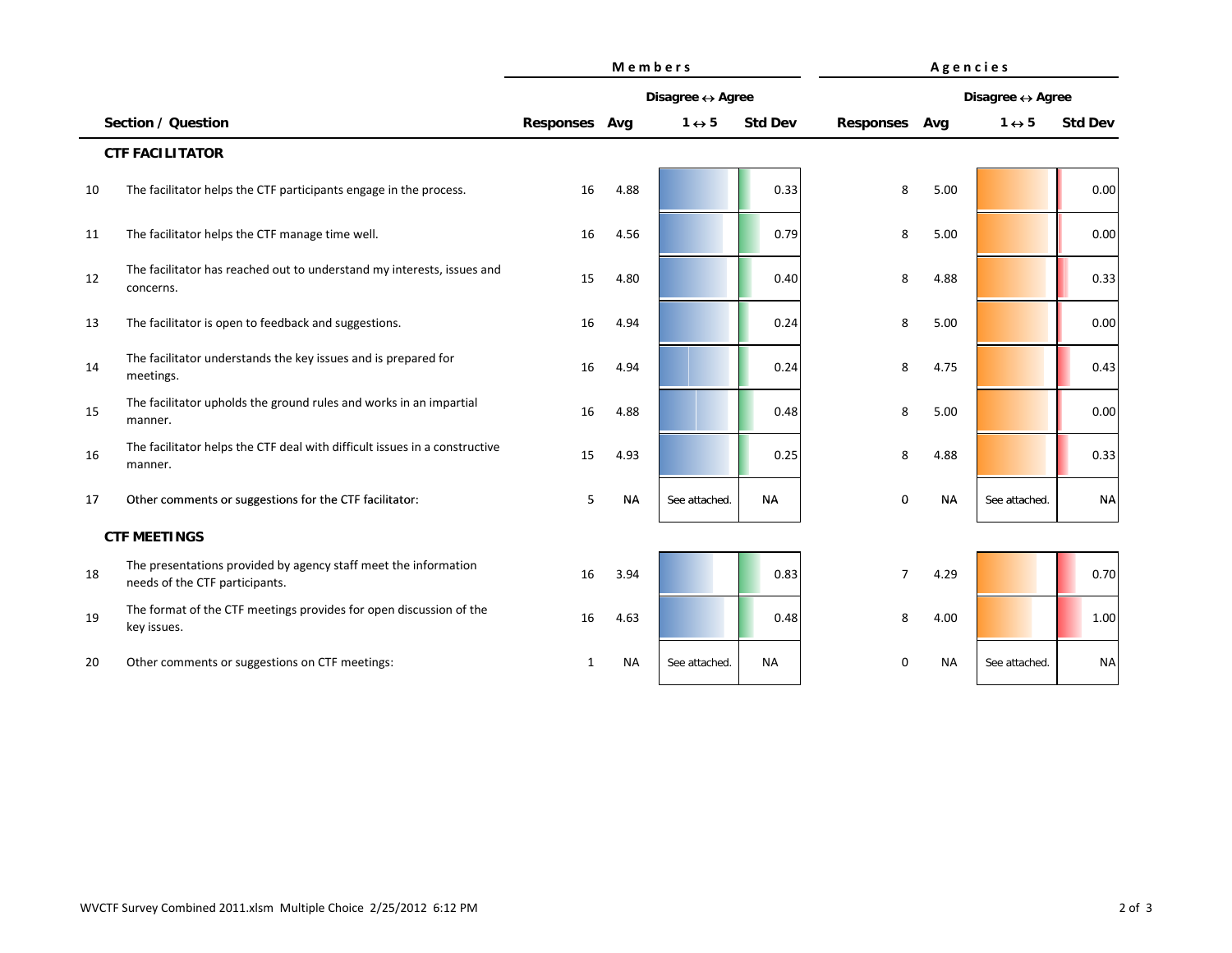|    |                                                                                                                   | Members                                                                                   |           |                       |                | Agencies                                                                                  |           |                       |                |
|----|-------------------------------------------------------------------------------------------------------------------|-------------------------------------------------------------------------------------------|-----------|-----------------------|----------------|-------------------------------------------------------------------------------------------|-----------|-----------------------|----------------|
|    |                                                                                                                   | Disagree ↔ Agree                                                                          |           |                       |                | Disagree ↔ Agree                                                                          |           |                       |                |
|    | Section / Question                                                                                                | Responses Avg                                                                             |           | $1 \leftrightarrow 5$ | <b>Std Dev</b> | <b>Responses</b>                                                                          | Avg       | $1 \leftrightarrow 5$ | <b>Std Dev</b> |
|    | <b>CTF EFFECTIVENESS</b>                                                                                          |                                                                                           |           |                       |                |                                                                                           |           |                       |                |
| 21 | The CTF is an effective voice for the surrounding community.                                                      | 15                                                                                        | 4.07      |                       | 0.77           | 8                                                                                         | 3.38      |                       | 0.48           |
| 22 | The CTF process provides a full and balanced exchange of views,<br>information and advice: (Check all that apply) | $\mathbf 0$<br>With other members<br>With NYSERDA<br>With DOE<br>With Regulatory Agencies |           | 16                    |                | $\mathbf 0$<br>With other members<br>With NYSERDA<br>With DOE<br>With Regulatory Agencies |           | 8                     |                |
| 23 | I am able to provide input on significant issues in a timely manner.                                              | 16                                                                                        | 4.00      |                       | 0.79           | 8                                                                                         | 4.63      |                       | 0.70           |
| 24 | I have developed positive relationships with the other CTF<br>participants.                                       | 16                                                                                        | 4.50      |                       | 0.50           | 8                                                                                         | 4.63      |                       | 0.70           |
|    | <b>CTF OUTREACH</b>                                                                                               |                                                                                           |           |                       |                |                                                                                           |           |                       |                |
| 25 | The CTF is effective at sharing information with members'<br>constituents and the community.                      | 16                                                                                        | 3.94      |                       | 0.83           | 8                                                                                         | 3.00      |                       | 0.71           |
| 26 | I keep my constituents informed of the CTF developments and issues.                                               | 16                                                                                        | 4.13      |                       | 0.70           | $\overline{7}$                                                                            | 4.57      |                       | 0.73           |
| 27 | I participate in the WVDP Quarterly Public Meetings to keep current<br>on the issues.                             | 14                                                                                        | 3.86      |                       | 0.83           | 7                                                                                         | 4.57      |                       | 0.49           |
| 28 | The local community understands the issues being addressed by the<br>CTF.                                         | 16                                                                                        | 3.13      |                       | 0.86           | 8                                                                                         | 2.50      |                       | 0.50           |
| 29 | Other comments or suggestions concerning CTF outreach:                                                            | 3                                                                                         | <b>NA</b> | See attached.         | <b>NA</b>      | $\mathbf{1}$                                                                              | <b>NA</b> | See attached.         | <b>NA</b>      |
|    | <b>GENERAL</b>                                                                                                    |                                                                                           |           |                       |                |                                                                                           |           |                       |                |
| 30 | General comments and thoughts:                                                                                    | 1                                                                                         | <b>NA</b> | See attached.         | <b>NA</b>      | $\mathbf 0$                                                                               | <b>NA</b> | See attached.         | <b>NA</b>      |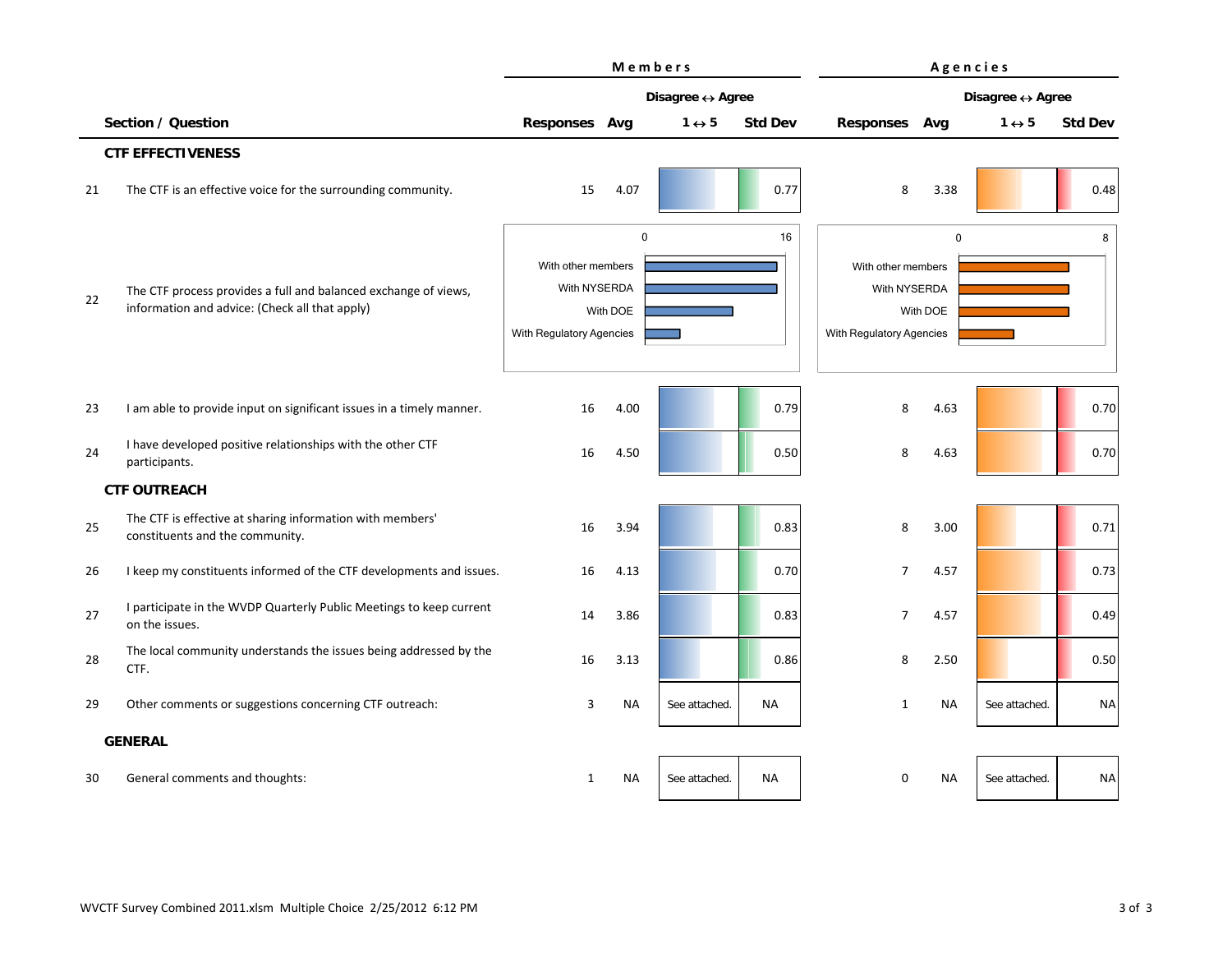## **West Valley CTF 2011 Evaluation M e m b e r s**

## **Open Ended Questions**

#### 9 **Other comments on process and participation:**

Public outreach needs improvement

Facilitator is always promoting the objective listed above. However, many CTF members still remain rather parochial when it comes to listening to members of the public outside of the very local area. There is often a level of temertity among some CTF members when it comes to confronting regulatory agencies.

I don't know that the CTF has been able to accomplish the goals mentioned in questions numbered 3, 4, 5 and 7. Somehow we need to reach out more effectively, make sure the people are informed and get feedback from the public.

### 17 **Other comments or suggestions for the CTF facilitator:**

This facilitator is a tremendous asset to the CTF.

I would prefer that we keep the current facilitator

Bill Logue has done a commendable job as facilitator for the CTF meetings.

He does the best he (or anyone else probably) can, and so is generally effective at leading discussion and clarifying meaning among participants.

Sometimes there is just too much on the agenda to cover the topic properly.

#### 20 **Other comments or suggestions on CTF meetings:**

We appear to get updates accurately and in a timely manner, but every so often are blindsided by something we were either not told, or told in a way that downplayed its importance or relevance.  $Q \# 18$  implies the problem: we don't know what we don't know!

## 29 **Other comments or suggestions concerning CTF outreach:**

Outreach and education need to continue to be an emphasis, this is a complex site whith complex issues, the public doesn't always understand these issues making outreach and education important.

It seems that outreach continues to be our weakest point. Perhaps publicizing our website, or some other form of access to accurate information would lure the public to get involved and comment.

The quarterly meetings need to be facilitated better so presentor can pesent their information.

#### 30 **General comments and thoughts:**

The site is so incredibly complicated that the average person simplifies it... it's either cleaned up or not. It is a real challenge to keep constituents informed without boring them with what seem like endless details.